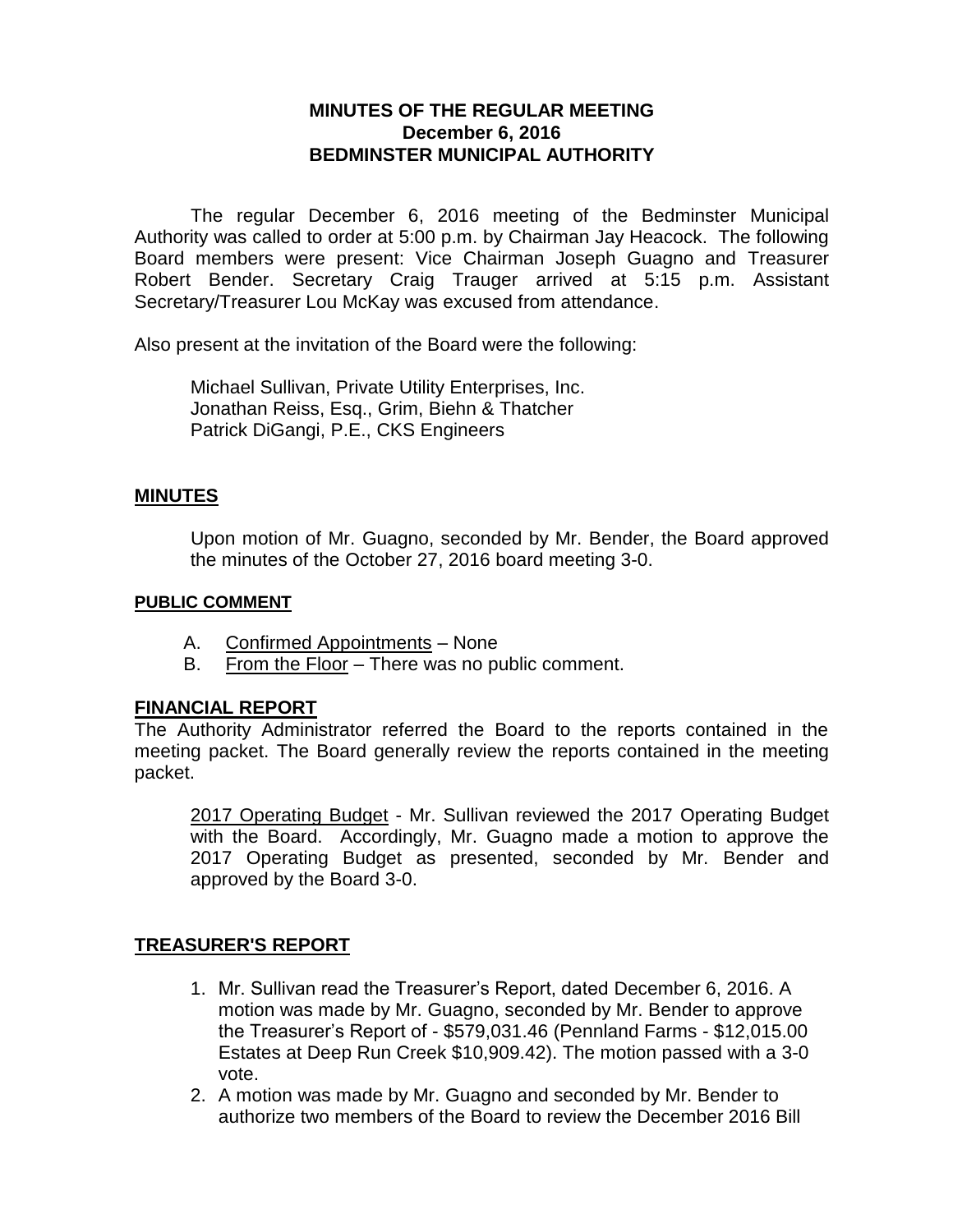Payment List and to execute the associated checks. The motion passed with a 3-0 vote.

## **SOLICITOR'S REPORT**

### **Authority Business**

Mr. Reiss referred the Board to his written report.

#### **Developments** –

Mr. Reiss referred the Board to his written report.

1. Elephant Road WWTP Upgrade - A motion was made by Mr. Bender, seconded by Mr. Guagno to approve the commencement of the twenty four (24) month maintenance period for the Elephant Road Wastewater Treatment Plant Upgrades and to execute the assignment of the general contract with all warranties. The motion passed with a 3-0-1 vote.

## **ENGINEER'S REPORT**

#### **Authority Projects**

The Authority's Engineer generally reviewed the projects within the written engineering report with the Board.

- 1. Stonebridge Sanitary Sewer Replacement Project A motion was made by Mr. Bender, seconded by Mr. Guagno to approve pay estimate #5 in the amount of \$98,234.19 for the Stonebridge Sanitary Sewer Replacement Project. The motion passed with a 3-0 vote.
- 2. Bedminster WWTP Upgrade Project A motion was made by Mr. Bender, seconded by Mr. Guagno to approve the final payment for the Bedminster WWTP Upgrade Project in the amount of \$49,678.30. The motion passed with a 3-0 vote.
	- 3. 2017 Sludge Hauling/Disposal Contract A motion was made by Mr. Bender, seconded by Mr. Guagno to award the two (2) year Sludge Hauling Contract with Franc Environmental with the option of a one year renewal at the same cost. The motion passed with a 3-0 vote.
- 4. Deep Run WWTP Decommission Study Mr. DiGangi provided an update to the Board on the progress of the project. The PA Small Water & Sewer Grant Application has been submitted.